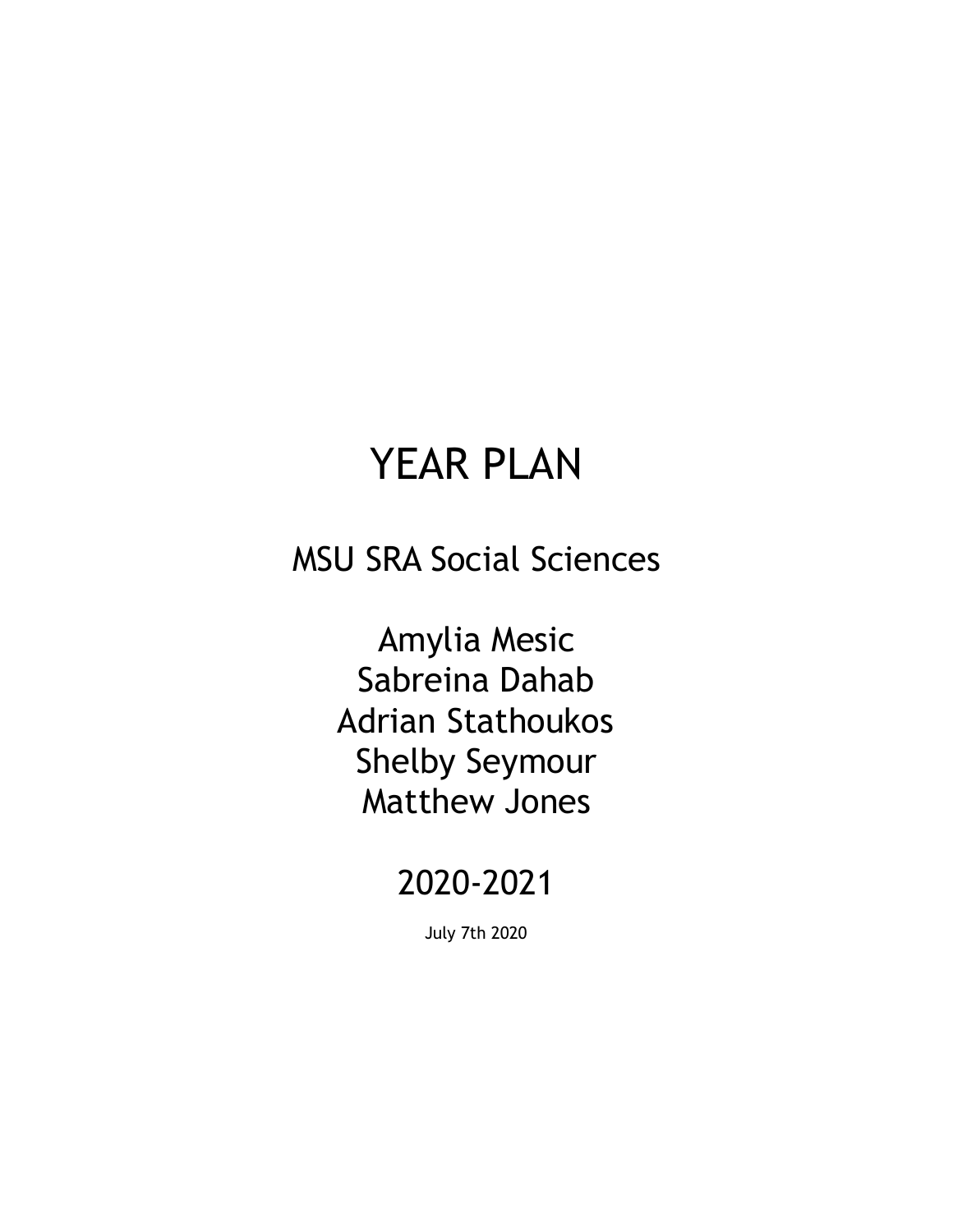

### OFFICE OF THE SOCIAL SCIENCE CAUCUS LEADER INTRODUCTION

Dear Fellow Members of the Assembly and MSU Members,

This year's Social Sciences caucus wants to focus on increasing transparency and accessibility between the MSU and students. We also plan to advocate for the needs of BIPOC students and taking an intersectional approach to our year plan initiatives, and ensuring that the MSU's services are also taking an intersectional approach to this years initiatives. Given the current conditions of COVID-19 and McMaster offering its courses online, we hope to support students through this transition. We also hope to advocate for those who are victims of sexual assault, while also advocating for a reform of the current structure of security services. In addition, as a caucus we hope to work with McMaster Faculty members to create a more diverse learning experience that includes the voices outside the western perspectives we are traditionally taught as students.

These goals are meant to encourage a transparent relationship between the MSU and the student body to truly build a stronger community. We hope to build and sustain a strong working relationship with Social Science Students and MSSS this year. We hope to make sure that our constituents are fully equipped with the right resources to be aware of what the MSU is and the services it provides. As well as equip students with resources for support. We also hope to be able to learn from student experiences on campus whether that may be concerning online learning or their previous experiences on campus with members of the McMaster community in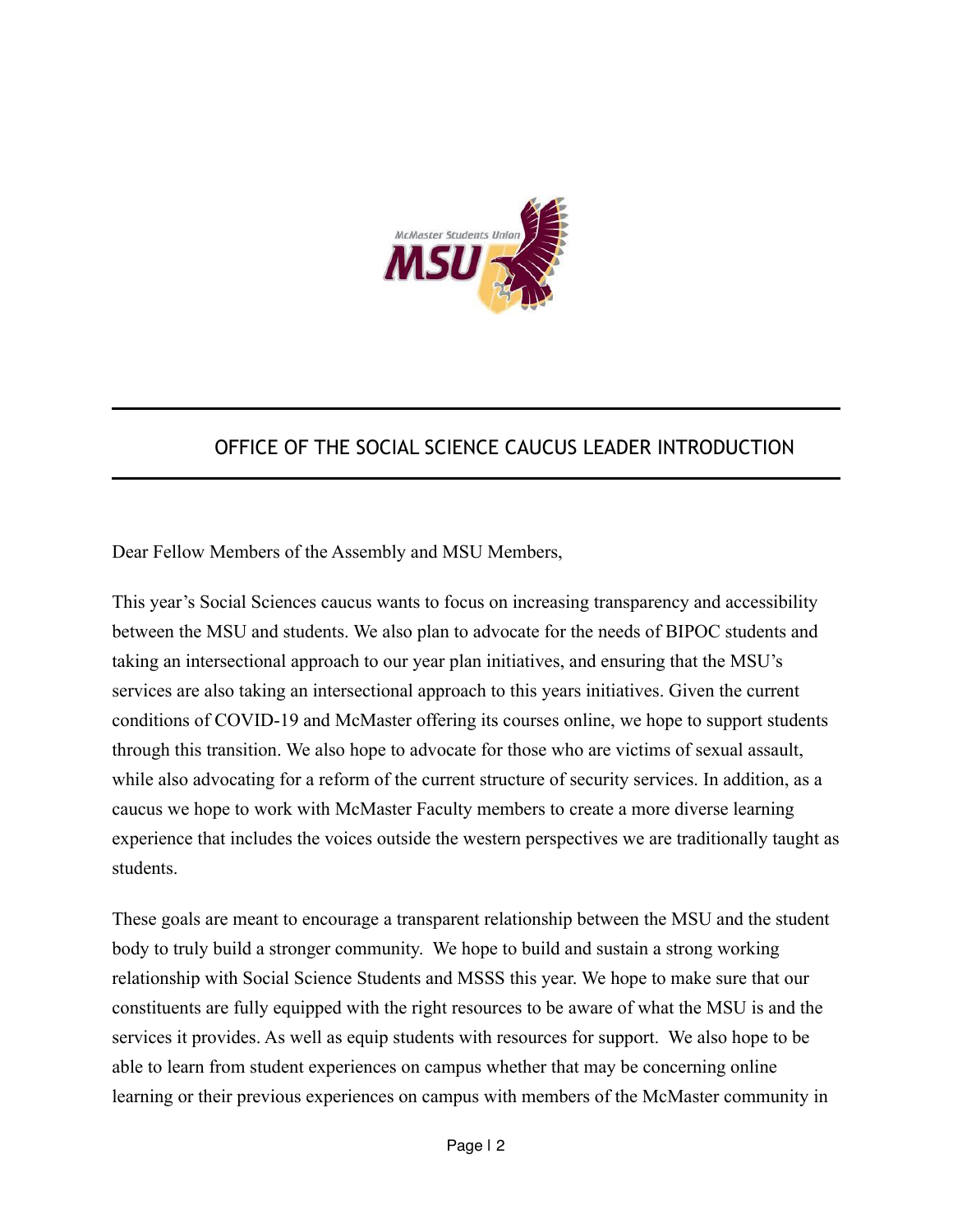order to facilitate positive change on and off campus. Our main goal is to have students feel safe on campus, and passionate about what they are learning.

Our virtual office hours will be heavily advertised on all our social media pages to ensure that students know there is no sense of pressure when it comes to reaching out about any issues or resolutions they have in mind. Even if they just need a safe space to discuss university affairs or personal affairs.

As this year's caucus are all willing to learn from past mistakes and successes. All caucus members are devoted to bringing an immense amount of change to McMaster in a variety of ways. We hope to work with the fellow members of the Student Representative Assembly to accomplish this years goals alongside the MSU Board of Directors to support their year plan initiatives.

Sincerely, Amylia Mesic SRA Social Sciences Caucus Leader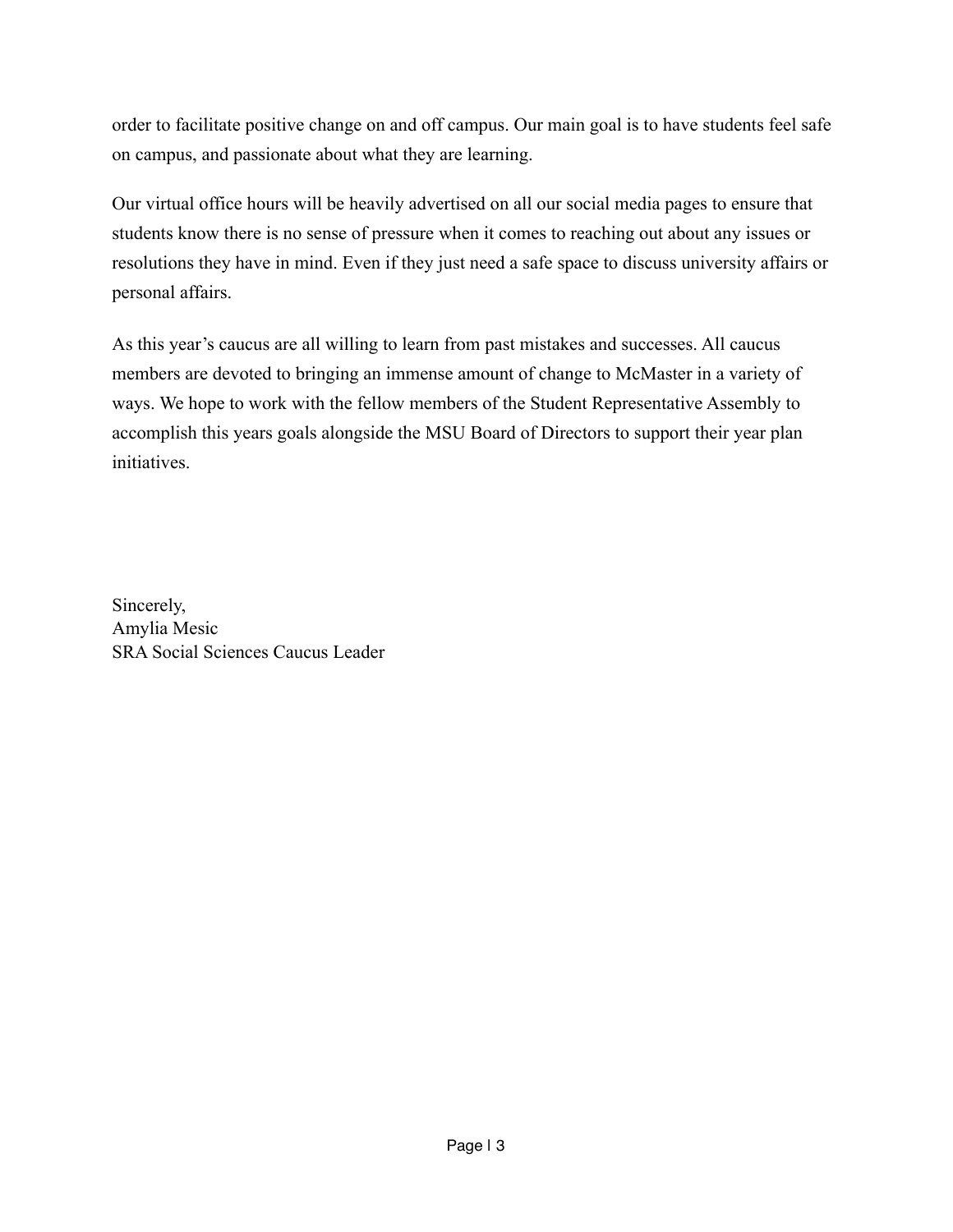### GOALS

| Objective 1               | Implementing an Anti-Colonial Syllabus                                                                                                                                                                                                                                                                                                                                                                                                                                                                                                                                                                                          |
|---------------------------|---------------------------------------------------------------------------------------------------------------------------------------------------------------------------------------------------------------------------------------------------------------------------------------------------------------------------------------------------------------------------------------------------------------------------------------------------------------------------------------------------------------------------------------------------------------------------------------------------------------------------------|
| Description               | Working to implement a syllabus that includes anti-colonial perspectives<br>from a variety of scholars that do not take a western perspective. We hope to<br>work with department heads across the Social Sciences faculty to create a<br>diverse syllabus that does not only include Western white scholars to help<br>students understand a variety of racial perspectives on the topics they<br>engage with in class.                                                                                                                                                                                                        |
| <b>Benefits</b>           | Some benefits include implementing intersectional approaches to the issues<br>and topics engaged in class. As well as can help students understand issues<br>outside of the classic western perspective they are currently taught. Students<br>will be able to see how race, class, gender, and sexuality are connected<br>within the Social Sciences. Decolonizing our syllabus' works to include the<br>thoughts and work of a variety of scholars e.g. Indigenous scholars so<br>students can begin to understand the worlds colonial history and break away<br>from the current structures of colonialism.                  |
| <b>Difficulties</b>       | Due to the current conditions of COVID-19 and McMaster teaching<br>everything remotely it may difficult to get in touch and schedule meetings<br>with professors, department heads within the faculty of Social Sciences and<br>the Dean of Social Sciences. This will be the biggest difficulty, but as a<br>caucus we are determined to stay persistent and organize these discussions.<br>Another difficulty may be implementing an anti-colonial syllabus across all<br>departments within the social sciences faculty depending on how the<br>professors feel about their current syllabus' and willingness to amend them. |
| Long-term<br>implications | Some long-term implications of our objective will help break down the<br>current colonial structure of the learning experience at McMaster. Another<br>long-term implication, is that students will have a diverse perspective on the<br>topics that they engage with and will be able to study from a more<br>intersectional approach and learn outside of Western thought.                                                                                                                                                                                                                                                    |
| How?                      | Working as an entire caucus to help the Vice President of Education, and<br>the MSU Education team to advocate and help decolonize our syllabus'                                                                                                                                                                                                                                                                                                                                                                                                                                                                                |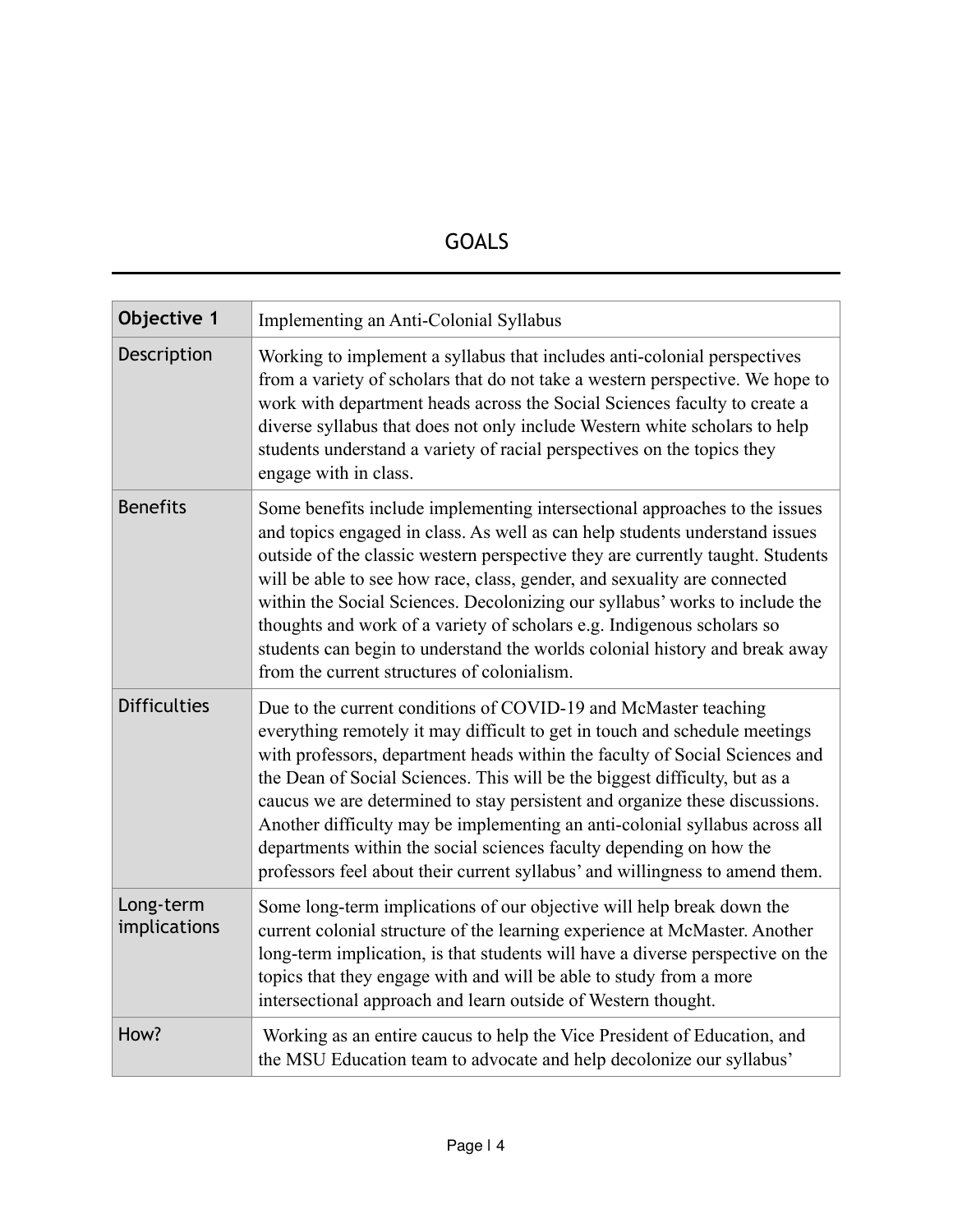| Partners | Vice President of Education   |
|----------|-------------------------------|
|          | <b>AVP University Affairs</b> |

| <b>Objective 2</b>        | Research Concerning Online Learning                                                                                                                                                                                                                                                                                                                                                                                                                          |
|---------------------------|--------------------------------------------------------------------------------------------------------------------------------------------------------------------------------------------------------------------------------------------------------------------------------------------------------------------------------------------------------------------------------------------------------------------------------------------------------------|
| Description               | The Social Science caucus aims to conduct a survey that analyzes how<br>students are engaging with online learning and other platforms such as<br>Echo360 & Proctor U. We hope to acquire various feedback from MSU<br>students regarding the potential positives and barriers with online learning<br>while identifying the gaps in online learning and researching support<br>systems.                                                                     |
| <b>Benefits</b>           | MSU surveys have been consistent and effective in collecting emotional<br>feedback from undergraduate students. They are able to extract data that<br>correlates with the larger population.                                                                                                                                                                                                                                                                 |
| <b>Difficulties</b>       | There are several difficulties in developing the research pack. Because<br>surveys generally have a high level of capability in large populations, it is<br>important to have a sample size that adequately represents the findings. That<br>being said, it is important to find a medium.                                                                                                                                                                   |
| Long-term<br>implications | As McMaster University transitions to remote learning for the fall semester,<br>and there is a possibility remote learning will continue for the winter<br>semester. Thus it is important to understand how students engage in an<br>online learning environment. This way we can work to understand the gaps<br>in the current system of online learning and close them for future courses.<br>The goal is to have online learning be run more effectively. |
| How?                      | Our caucus will publish two surveys: for Spring/Summer 2020 and Fall<br>2020. The first survey will be distributed to the students who have enrolled<br>in a spring and/or summer course. Moreover, our caucus will consider<br>various ways that give students an incentive to participate in our survey such<br>as gift cards, giveaways, etc.                                                                                                             |
| <b>Partners</b>           | Vice President of Education                                                                                                                                                                                                                                                                                                                                                                                                                                  |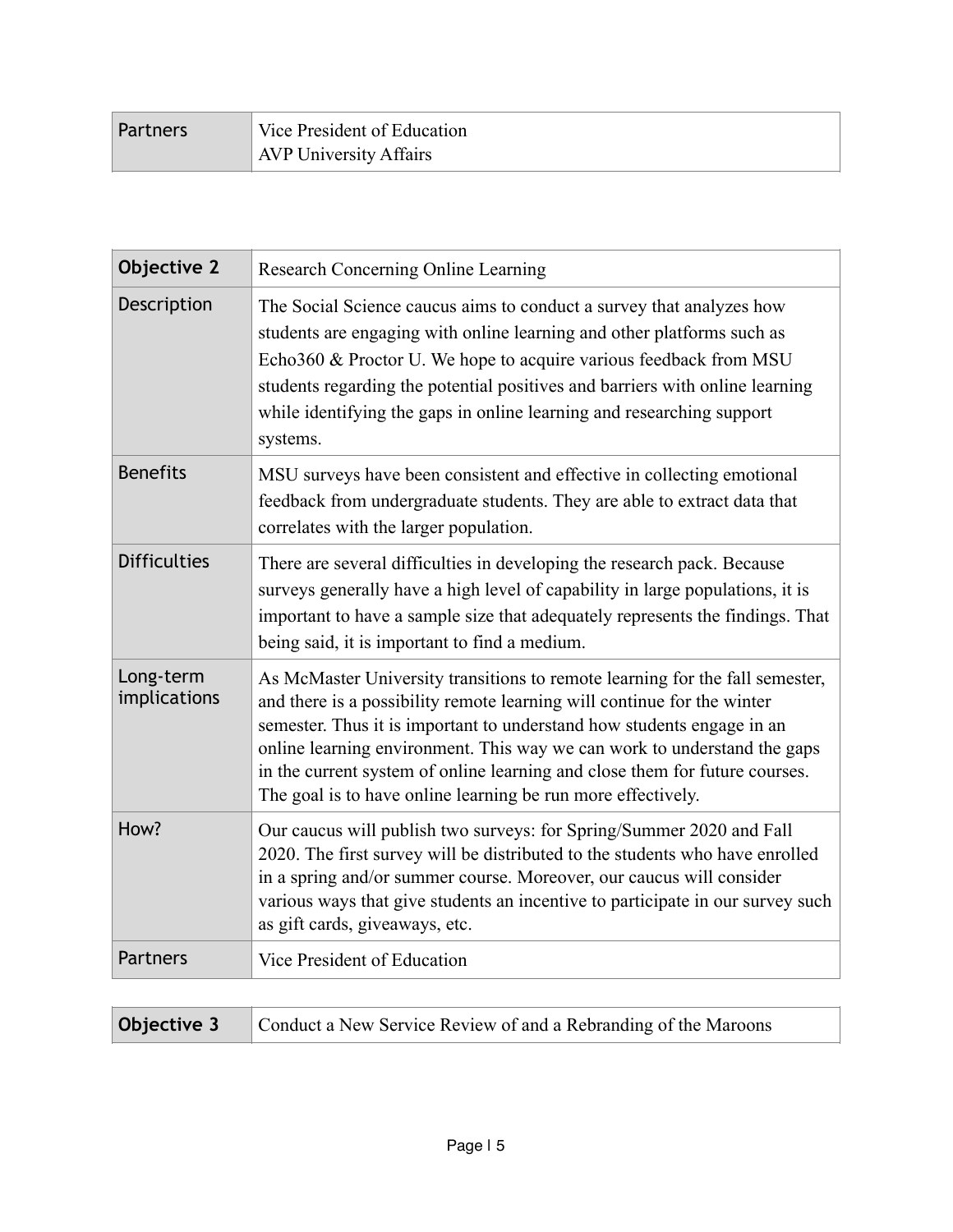| Description               | Push for a new systematic review and rebranding of the Maroons due to the<br>sexual assault allegations towards the club as a whole. With this new review,<br>we hope for it to be conducted in a way that eases constituents' minds,<br>which would include increased transparency and removal of all parties with<br>conflicts of interest from positions of influence surrounding it.                                                                                                                                                                                                                                                                                                                                                                                                                                                                                                                |
|---------------------------|---------------------------------------------------------------------------------------------------------------------------------------------------------------------------------------------------------------------------------------------------------------------------------------------------------------------------------------------------------------------------------------------------------------------------------------------------------------------------------------------------------------------------------------------------------------------------------------------------------------------------------------------------------------------------------------------------------------------------------------------------------------------------------------------------------------------------------------------------------------------------------------------------------|
| <b>Benefits</b>           | The main benefit concerning this objective would be easing the worries and<br>anger many students have surrounding how the first review of the Maroons<br>was conducted. As a result, this step forward would help in repairing the<br>very disconnected relationship and views many students currently have of<br>the MSU. The repairing of this relationship is vital and it will make students<br>more comfortable on campus and more inserted in using MSU services. As<br>well, by conducting a review that is free from any bias' creates suggestions<br>we can be sure are trustworthy steps to repair the broken culture of the<br>Maroons. Moreover, being extremely transparent about this review and<br>changes to come in the Maroons will inform the student body on what is<br>actually happening which easily leaves no room for a half-truth or confusion<br>on this important subject. |
| <b>Difficulties</b>       | Some of the difficulties come from the circumstances of COVID-19, and the<br>fact that there has been a service review already done on the Maroons last<br>year by the AVP Services.                                                                                                                                                                                                                                                                                                                                                                                                                                                                                                                                                                                                                                                                                                                    |
| Long-term<br>implications | Some long term implications of an updated Maroons Review will be the<br>start of mending the distrust and disconnect that currently exists with the<br>MSU and McMaster students. As well, this can increase transparency as the<br>MSU could look into which ways increased transparency works for them<br>and bring it into all areas of the MSU to increase student knowledge of the<br>organization. Moreover, a complete rebranding of the Maroons would aid it<br>in helping to break down the toxic current culture of the Maroons and this<br>bad association on Campus.                                                                                                                                                                                                                                                                                                                        |
| How?                      | Work with the current Board of Directors, especially the Vice President of<br>Administration, and the Services and University Affairs teams to advocate<br>for a new and unbiased review.                                                                                                                                                                                                                                                                                                                                                                                                                                                                                                                                                                                                                                                                                                               |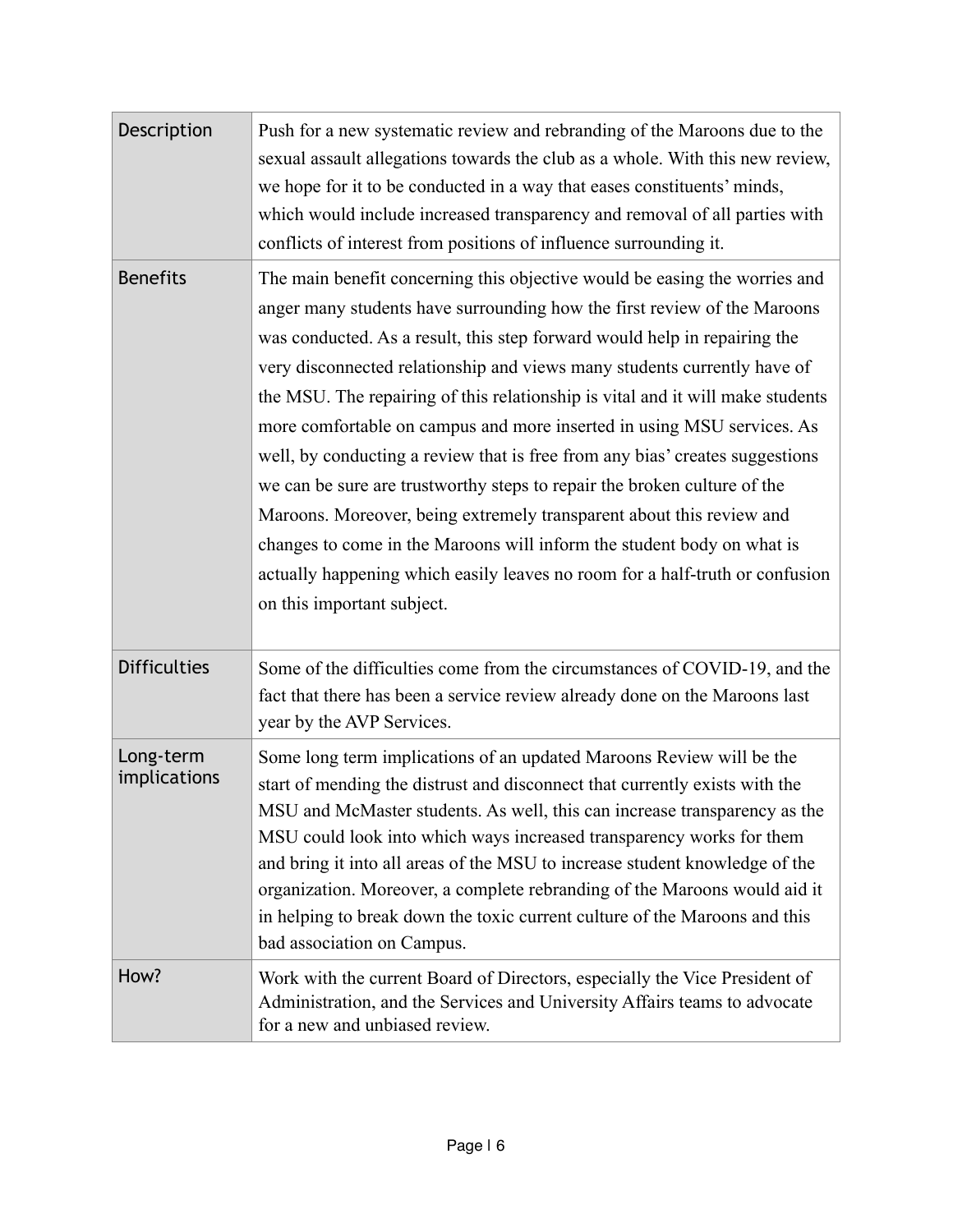| <b>Partners</b> | Board of Directors - Vice President of Admissions        |
|-----------------|----------------------------------------------------------|
|                 | AVP of University Affairs and University Affairs council |
|                 | Services council                                         |
|                 |                                                          |

| Objective 4         | Demand a tuition breakdown per student from McMaster, and Advocate for<br>lower costs in an online era.                                                                                                                                                                                                                                                                                                                                                                                                                                                                                                                                                                                                                                                                                                                                                                                                                                                                                                                                                                                                                                                                                                                                                                                                                                                                                                                                                  |
|---------------------|----------------------------------------------------------------------------------------------------------------------------------------------------------------------------------------------------------------------------------------------------------------------------------------------------------------------------------------------------------------------------------------------------------------------------------------------------------------------------------------------------------------------------------------------------------------------------------------------------------------------------------------------------------------------------------------------------------------------------------------------------------------------------------------------------------------------------------------------------------------------------------------------------------------------------------------------------------------------------------------------------------------------------------------------------------------------------------------------------------------------------------------------------------------------------------------------------------------------------------------------------------------------------------------------------------------------------------------------------------------------------------------------------------------------------------------------------------|
| Description         | With the number of constituents expressing their concerns regarding tuition<br>costs for the 2020/2021 year, and the frustrations of not knowing what they<br>are paying for, it was be a disservice to ignore them. We will work to<br>advocate to McMaster University and the McMaster Student's Union to<br>release a tuition breakdown so students know what they are paying for, and<br>exactly how much those specifics cost.                                                                                                                                                                                                                                                                                                                                                                                                                                                                                                                                                                                                                                                                                                                                                                                                                                                                                                                                                                                                                      |
| <b>Benefits</b>     | Students will know exactly what they are paying for, and how much those<br>specifics cost. This can 1) inform students and create active change in our<br>community and 2) effectively reduce the cost of tuition. With the<br>movements across North America to defund the police, McMaster Students<br>have demanded the firing of Glenn De Caire, and the removal of constables,<br>as members of the BIPoC Community are targeted and harmed by them.<br>However, each person pays for them in our tuition. By understanding the<br>exact cost each person pays, we will be able to properly advocate them<br>further. Additionally, McMaster spends a great deal in oil shares, which we<br>also pay for in our tuition. Thus, the more knowledge we have of what we<br>pay for, the more we can advocate to not pay for things we do not believe in,<br>effectively reducing the costs. Furthermore, this will raise awareness to<br>positive benefits student pay for (such as the dental plan) that can help them<br>in their future. Lastly, no student should have to pay for services and/or<br>spaces that are not open for us this term (for example, the gym membership<br>that will be closed in the Fall 2020 term). Therefore, students should not<br>have to pay for a service/space they do not have access to, which will reduce<br>tuition costs allowing those harmed from COVID to have a more equitable<br>chance for schooling. |
| <b>Difficulties</b> | This may be difficult to advocate for (planning meetings with the proper<br>people and getting our voice heard) as McMaster is going fully online in the<br>Fall 2020 term, and possibly the Winter 2021 term. Additionally, there may<br>be costs that the university does not want us to know (for example, how<br>much of our tuition covers the security services, and how that would create<br>frustrations from people that are targeted and harmed by them).                                                                                                                                                                                                                                                                                                                                                                                                                                                                                                                                                                                                                                                                                                                                                                                                                                                                                                                                                                                      |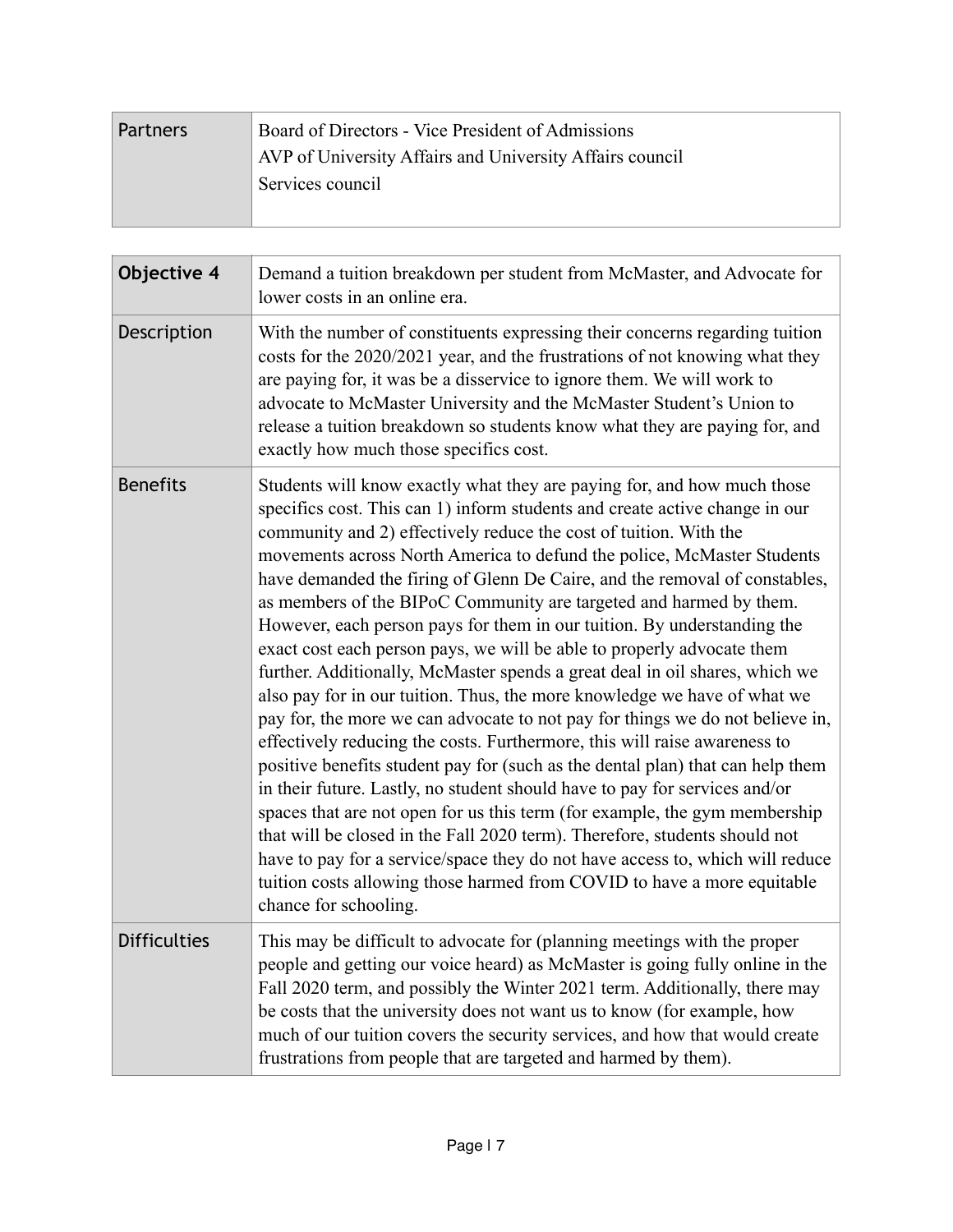| Long-term<br>implications | Our objective will strengthen a trust between the university and its students,<br>and allow students to continuously be informed of what they are paying for.<br>Hopefully, this will allow students to access the benefits they have but do<br>not know, and reduce the cost of tuition, allowing more people to gain an<br>undergraduate education without as many financial troubles. |
|---------------------------|------------------------------------------------------------------------------------------------------------------------------------------------------------------------------------------------------------------------------------------------------------------------------------------------------------------------------------------------------------------------------------------|
| How?                      | Working as a caucus to advocate to the university, and working with the<br>university affairs and finance committees, alongside the VP Education and<br>VP Finance of the McMaster's Students Union we plan to make this<br>objective possible. Additionally, we will research tuition costs at McMaster<br>to further our understanding of what we pay for.                             |
| <b>Partners</b>           | VP Education, VP Finance, AVP, Finance, University Affairs Committee,<br>and Finance Committee                                                                                                                                                                                                                                                                                           |

| <b>Objective 5</b>        | The Elimination of the special constables program                                                                                                                                                                                                                                                                                                                                                                                                                                                                                                                                                                                 |
|---------------------------|-----------------------------------------------------------------------------------------------------------------------------------------------------------------------------------------------------------------------------------------------------------------------------------------------------------------------------------------------------------------------------------------------------------------------------------------------------------------------------------------------------------------------------------------------------------------------------------------------------------------------------------|
| Description               | Our caucus will work closely with the McMaster Student Union's Board of<br>Directors to advocate for the full removal of the special constable's program<br>and for the termination of Glenn De Caire's (McMaster's Head of Security<br>and Parking Services) contract.                                                                                                                                                                                                                                                                                                                                                           |
| <b>Benefits</b>           | The presence of constables on our campus actively harms BIPOC students.<br>The full cancellation of the special constable's program at McMaster is a<br>first step in the process of repairing the harm that that has been caused to<br>BIPOC students. BIPOC students deserve a safe campus and as long as<br>there's a presence of constables on our campus, students are not safe.                                                                                                                                                                                                                                             |
| <b>Difficulties</b>       | The largest difficulty of eliminating the special constables is the university's<br>current over-reliance on these programs. As a result, we as the SRA, in<br>working with the university, will have to create no programs that better fit<br>the diverse needs of McMaster students to properly and safely respond to<br>any emergencies we have on campus. As well, the new realities COVID-19<br>has faced us with acts as an obstacle. Due to the online nature of the first<br>semester of the school year, it is more difficult to arrange meetings with<br>individuals and actually implement physical program proposals. |
| Long-term<br>implications | The long term implication of this removal is a safer campus. This removal<br>can begin a process of repairing the damaged relationship between IBPOC<br>students and the university.                                                                                                                                                                                                                                                                                                                                                                                                                                              |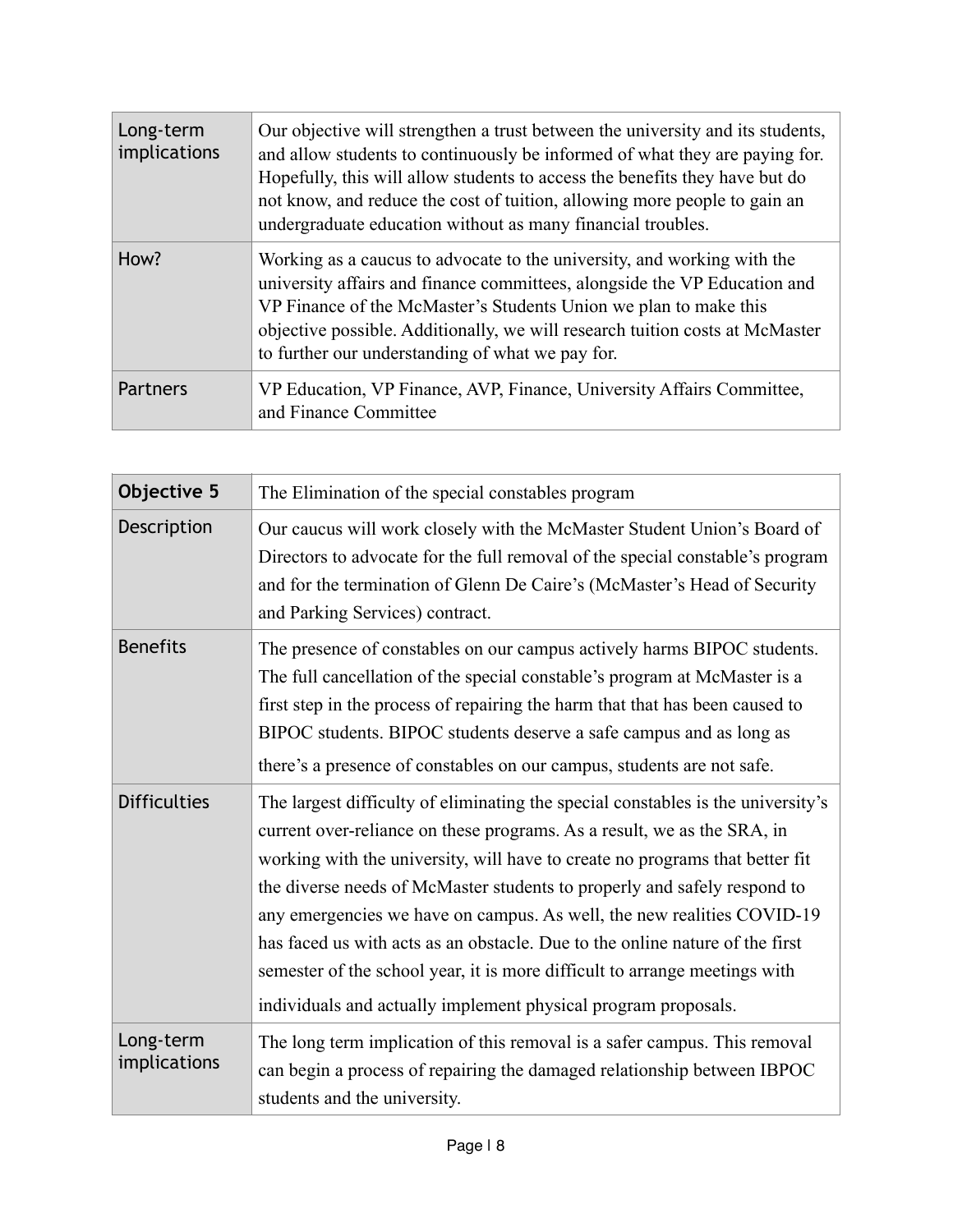| How?            | Working closely with student organizations and clubs that are working to     |
|-----------------|------------------------------------------------------------------------------|
|                 | eliminate the presence of constables on campus. We will also offer resources |
|                 | and spaces for students to speak about their experience with campus          |
|                 | constables and suggest programs that could replace them.                     |
| <b>Partners</b> | <b>Board of Directors</b>                                                    |
|                 | University Affairs Committee                                                 |
|                 |                                                                              |

## **Long-term planning**

| Overarching<br>Vision 1 | Transparency and Accessibility                                                                                                                                                                                                                                                                                                                                                                                                                                                                                                                                                                                                                                                                                                                                                                                                                                                                                                                                                                                                                                                                                   |
|-------------------------|------------------------------------------------------------------------------------------------------------------------------------------------------------------------------------------------------------------------------------------------------------------------------------------------------------------------------------------------------------------------------------------------------------------------------------------------------------------------------------------------------------------------------------------------------------------------------------------------------------------------------------------------------------------------------------------------------------------------------------------------------------------------------------------------------------------------------------------------------------------------------------------------------------------------------------------------------------------------------------------------------------------------------------------------------------------------------------------------------------------|
| Description             | Ensuring that the MSU and ourselves as a caucus advocate for complete<br>transparency and accessibility throughout our term. It is important for<br>students to be aware of the actions of the MSU, and the Student<br>Representative Assembly. We plan on posting informational graphics about<br>our previous meetings, share resources as often as possible and hold the<br>MSU and is services accountable when necessary. We also hope to make<br>more documents that should be provided by the McMaster University easy<br>to access this includes and is not limited to the details of students tuition. We<br>plan to hold a strong presence on all of our respective social media pages to<br>increase transparency and accessibility. We hope to have more students<br>become familiar with the role of the SRA and feel comfortable in<br>communicating their needs and or issues to us as a caucus. Given the<br>circumstances of COVID-19 we plan to take this time to hold virtual office<br>hours and create a safe place for students to come and chat with us when<br>they would like to do so. |
| <b>Benefits</b>         | Students feel equipped with the necessary resources needed to make<br>informed decisions about their eduction and equipped with the resources<br>necessary to understand the inner workings of the MSU and the discussions<br>held within the SRA Meetings. We hope to increase our transparency in<br>order to have students feel more comfortable in reaching out to us and<br>involving themselves with the MSU.                                                                                                                                                                                                                                                                                                                                                                                                                                                                                                                                                                                                                                                                                              |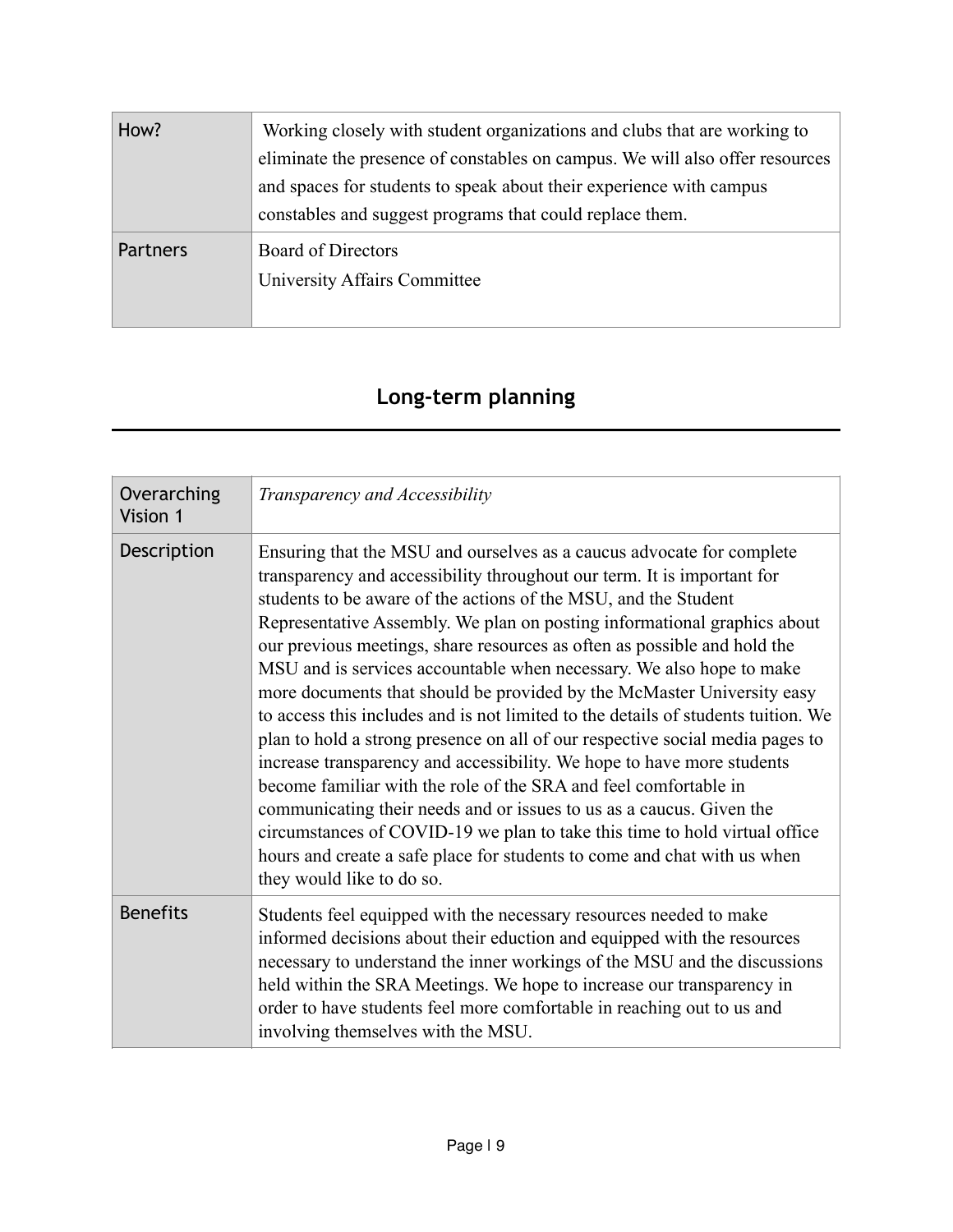| Year 1          | Increase social media presence, release informational graphics concerning<br>SRA meeting information, and topics discussed. Release resources for<br>students continuously through our respective social media pages.                                                                                                                                                                         |
|-----------------|-----------------------------------------------------------------------------------------------------------------------------------------------------------------------------------------------------------------------------------------------------------------------------------------------------------------------------------------------------------------------------------------------|
| Year 2          | Work with PTMS' and the following years BOD to share as much<br>information as possible online concerning the MSU, its advocacy goals etc.<br>We also hope to create more transparency between students and McMaster<br>University itself as we plan to advocate on behalf of students in order to<br>have McMaster be transparent about tuition costs, the work of security<br>services etc. |
| Year 3          | Ensure that all students are equipped with resources that can help aid them<br>to success at McMaster and have students feel comfortable with reaching<br>out to their respective SRA caucus. We hope to be able to have more<br>students attend the General Assembly, be aware of the role of the MSU and<br>be aware of the discussions held in SRA meetings.                               |
| <b>Partners</b> | SRA Assembly 2020/21<br><b>Board of Directors</b>                                                                                                                                                                                                                                                                                                                                             |

| Overarching<br>Vision 2 | Taking an intersectional approach and prioritizing BIPOC students                                                                                                                                                                                                                                                                                                                                                                                                                                                                                                                                                                                                                                                                                                                 |
|-------------------------|-----------------------------------------------------------------------------------------------------------------------------------------------------------------------------------------------------------------------------------------------------------------------------------------------------------------------------------------------------------------------------------------------------------------------------------------------------------------------------------------------------------------------------------------------------------------------------------------------------------------------------------------------------------------------------------------------------------------------------------------------------------------------------------|
| Description             | We will work on elevating BIPoC voices and issues within our campus, to<br>create a safe and comfortable space for those students. Currently, the<br>majority of members within the MSU and MSSS are white individuals, and<br>its services/events tend to focus on white individuals in a non-intersectional<br>approach. Due to this, many BIPoC students have felt alienated, and have a<br>hard time trusting and seeing themselves as members of the MSU/MSSS.<br>However, because of the closure of campus in the Fall 2020 term, we will<br>work towards creating spaces for BIPoC students for the following year. We<br>will do this by working with PTMs of the MSU and members of the MSSS<br>to maintain accountability, respect, and prioritization of these spaces. |
| <b>Benefits</b>         | This will create a more equitable campus, and allow more students to 1) feel<br>welcomed and a part of their university/student's union, and 2) feel safe in a<br>space that prioritizes their needs. As a university with a vast array of<br>cultures, we all need to take an intersectional approach, so our services can<br>aid all students in the way they need.                                                                                                                                                                                                                                                                                                                                                                                                             |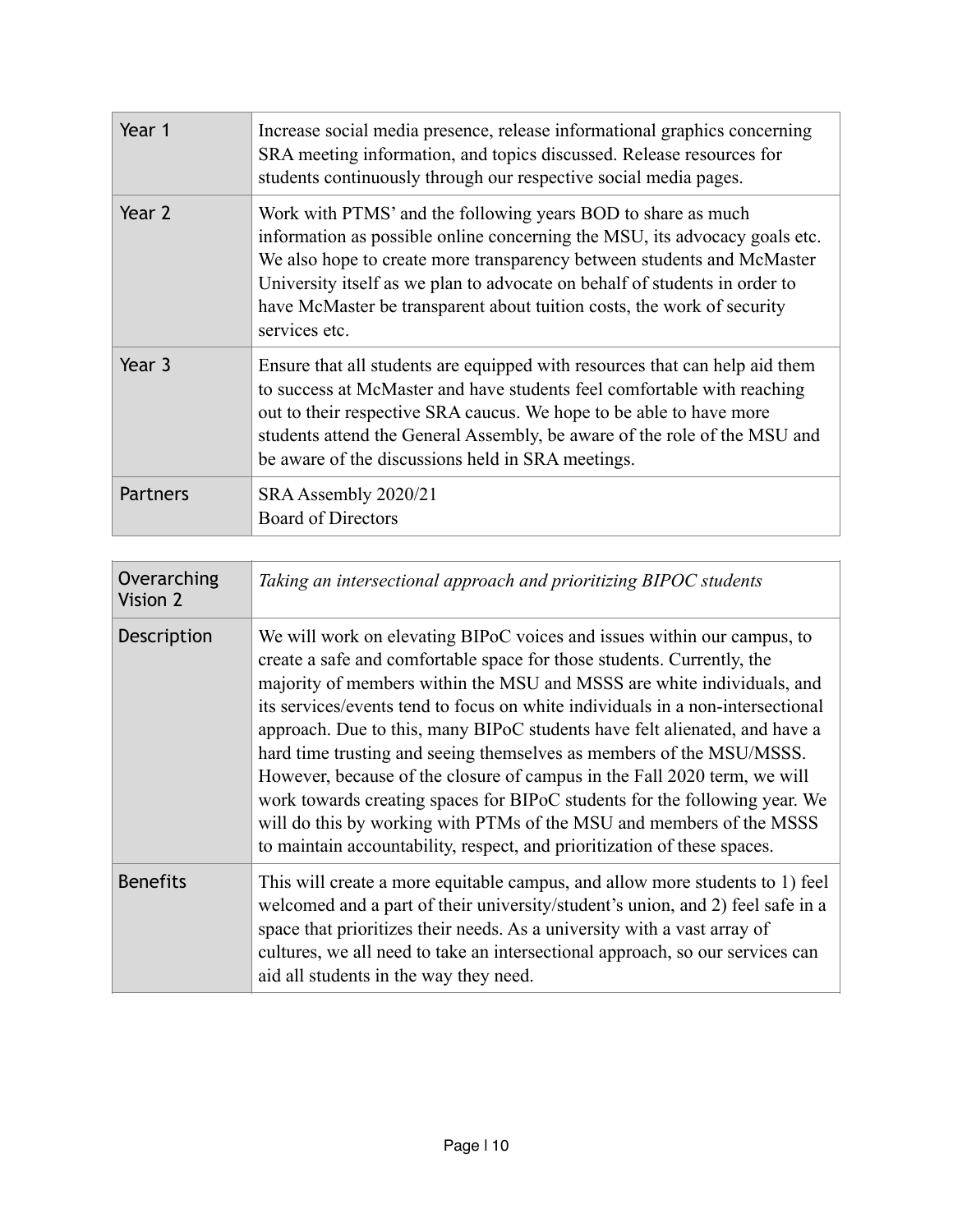| Year 1   | With the campus closure in the Fall 2020 term, we cannot physically create<br>BIPoC spaces. However, we will coordinate with the Board of Directors of<br>the MSU, and the Executives of the MSSS, to focus on prioritizing BIPoC<br>Students through future services, events, spaces, etc. Additionally, we can<br>elevate BIPoC concerns and voices through our social media platforms.<br>Lastly, we would recognize the harm that has been done, and announce/<br>work on building the trust. |
|----------|---------------------------------------------------------------------------------------------------------------------------------------------------------------------------------------------------------------------------------------------------------------------------------------------------------------------------------------------------------------------------------------------------------------------------------------------------------------------------------------------------|
| Year 2   | Start implementing the ideas our caucus has created with our partners (the<br>MSU and MSSS), and create and maintain spaces that prioritize BIPoC<br>students. Keep in touch with PTMs to ensure they are creating such spaces,<br>creating services that prioritize and aide BIPoC individuals, and change<br>services to have a more holistic and intersectional approach.                                                                                                                      |
| Year 3   | Have and uphold BIPoC spaces, have more BIPoC representation in the<br>MSU and MSSS through the intersectional approaches to our services in the<br>preceding years, with a no tolerance for a non-intersectional approach that<br>prioritizes white individuals.                                                                                                                                                                                                                                 |
| Partners | The MSU, BOD, the MSSS, and the University Affairs Committee.                                                                                                                                                                                                                                                                                                                                                                                                                                     |

GOALS to strive for

#### **List 5 things that you would like to have prepared for the beginning of September**

- Begin researching/ surveying students on their online learning experiences with McMaster University
- Begin to reach out to University stakeholders and different members of the MSU to obtain a full price breakdown of students tuition
- Begin working with the VP Education, Fawziyah Isah and the AVP of University Affairs, Brittany Williams to begin to advocate and implement an anti-colonial syllabus
- Begin reaching out to the VP Administration in discussing the necessity to have a new service review done for the Maroons.
- Successfully transition into our role as SRA members for the social sciences caucus

#### **List 5 things you would like to have completed during the fall term (1st)**

- Hold Virtual Office Hours and increase our online presence on all of our social media pages
- Release resources for students concerning SRA meetings, MSU information and other resources to contact for support whether that may be for academic support or mental support